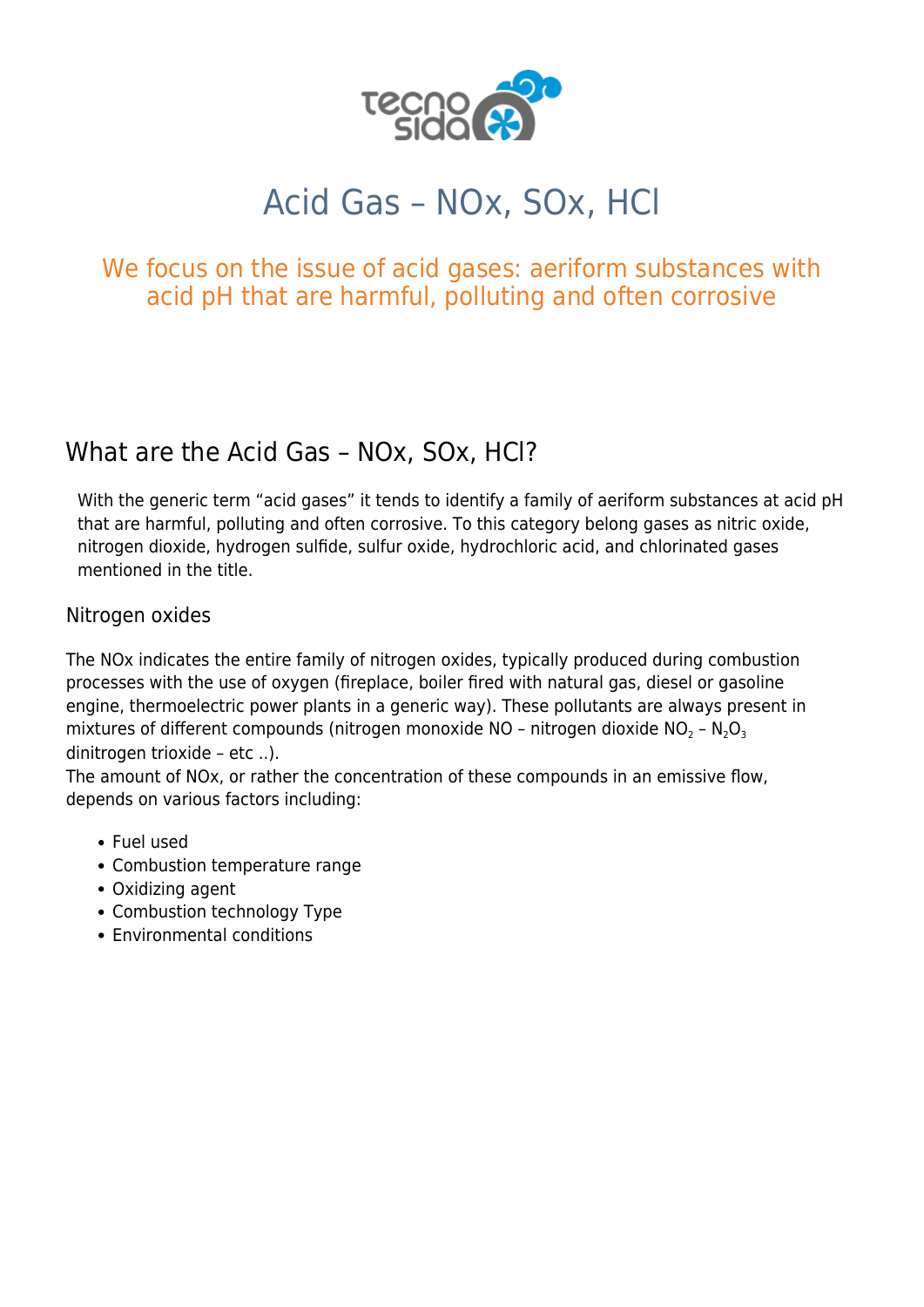

### Sulfur oxides

The SOx detects, similarly to the above, the family of sulfur oxides (SO<sub>2</sub>, SO<sub>3</sub>, ...).

Typically the sulfur oxides are present in higher concentration when they are used fuels such as coal, brown coal or other heavy fossil fuels. It can also result from specific chemical industrial cycles.

The [combustion](https://www.tecnosida.com/biomass-combustion-plants-and-by-products) of wood [biomass,](https://www.tecnosida.com/wood-biomass-quality-energy-density) in the aspect of the gaseous pollutants, is relatively harmless. However, it is important to take into account the emissions of acid gases, which usually have low concentrations, but can vary substantially depending on the actual type of biomass use.

#### Hydrogen sulfide

It is a chemical compound with the formula  $H_2S$ . It is a colorless gas with the characteristic foul odor of rotten eggs. It is very poisonous, corrosive, and flammable

#### Hydrochloric acid

It is perhaps one of the most common acids released into the atmosphere, it is gaseous at room temperature.

#### Acid gas treatment technologies

Depending on the concentrations, temperature, size of the flow to be treated and of further parameters, can be used different technologies for the treatment of acid gas emissions. Being a quick summary we can mention:

#### Bag filters with reagent injection

The [filters in flat bags](http://www.tecnosida.com/56/Dustdown_Bag_filter_cartridges_Reverse_jet_dust) are successfully used for the chemical absorption of acid gases such as HF, HCI and SO<sub>2</sub> in addition to the adsorption of other pollutant compounds. Generally it is used,